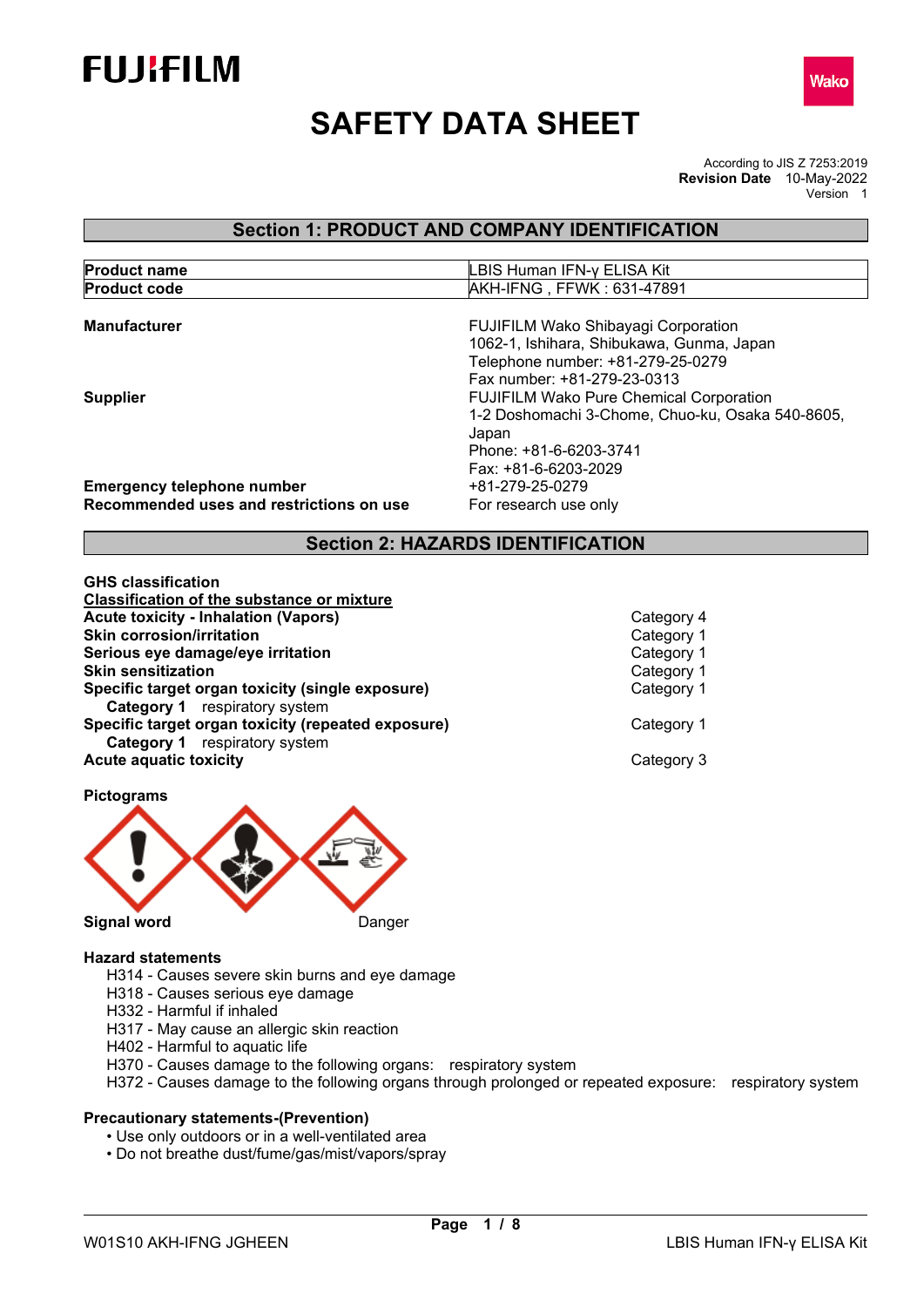- Wash face, hands and any exposed skin thoroughly after handling
- Wear protective gloves/protective clothing/eye protection/face protection
- Contaminated work clothing should not be allowed out of the workplace
- Do not eat, drink or smoke when using this product
- Avoid release to the environment

#### **Precautionary statements-(Response)**

• IF IN EYES: Rinse cautiously with water for several minutes. Remove contact lenses, if present and easy to do. Continue rinsing.

- Immediately call a POISON CENTER or doctor/physician
- IF ON SKIN (or hair): Remove/Take off immediately all contaminated clothing. Rinse skin with water/shower.
- Wash contaminated clothing before reuse
- If skin irritation or rash occurs: Get medical advice/attention
- IF INHALED: Remove victim to fresh air and keep at rest in a position comfortable for breathing.
- Call a POISON CENTER or doctor/physician if you feel unwell
- IF SWALLOWED: Rinse mouth. Do NOT induce vomiting.

## **Precautionary statements-(Storage)**

• Store locked up

## **Precautionary statements-(Disposal)**

• Dispose of contents/container to an approved waste disposal plant.

# **Others**

**Other hazards Not available** Not available

## **Section 3: COMPOSITION/INFORMATION ON INGREDIENTS**

#### **Single Substance or Mixture** Kit (Set of mixtures)

| <b>Chemical name</b>        | Weight-% | <b>Molecular</b><br>weight | <b>ENCS</b> | <b>ISHL No.</b> | <b>CAS RN</b> |
|-----------------------------|----------|----------------------------|-------------|-----------------|---------------|
| Anti-IFN-y antibody coated  |          | N/A                        | N/A         | N/A             | N/A           |
| plate                       |          |                            |             |                 |               |
| Standard human IFN-y        |          | N/A                        | N/A         | N/A             | N/A           |
| Buffer solution             |          | N/A                        | N/A         | N/A             | N/A           |
| Biotinylated anti-IFN-y     |          | N/A                        | N/A         | N/A             | N/A           |
| antibody                    |          |                            |             |                 |               |
| HRP-conjugated streptavidin |          | N/A                        | N/A         | N/A             | N/A           |
| Chromogen (TMB): 3,3' ,5,5' |          | N/A                        | N/A         | N/A             | N/A           |
| -Tetramethyl-benzidine      |          |                            |             |                 |               |
| Stop solution               |          | N/A                        | N/A         | N/A             | N/A           |
| Wash stock solution (10X)   |          | N/A                        | N/A         | N/A             | N/A           |

**Impurities and/or Additives:** Not applicable **Substances Remarks:** Substances Remarks: Sulfuric Acid 6.9%,

Poly (oxyethylene) sorbitan monolaurate <1 %, 2-Methyl-2H-isothiazol-3-one <3 %

# **Section 4: FIRST AID MEASURES**

#### **Inhalation**

Remove to fresh air. If symptoms persist, call a physician. **Skin contact**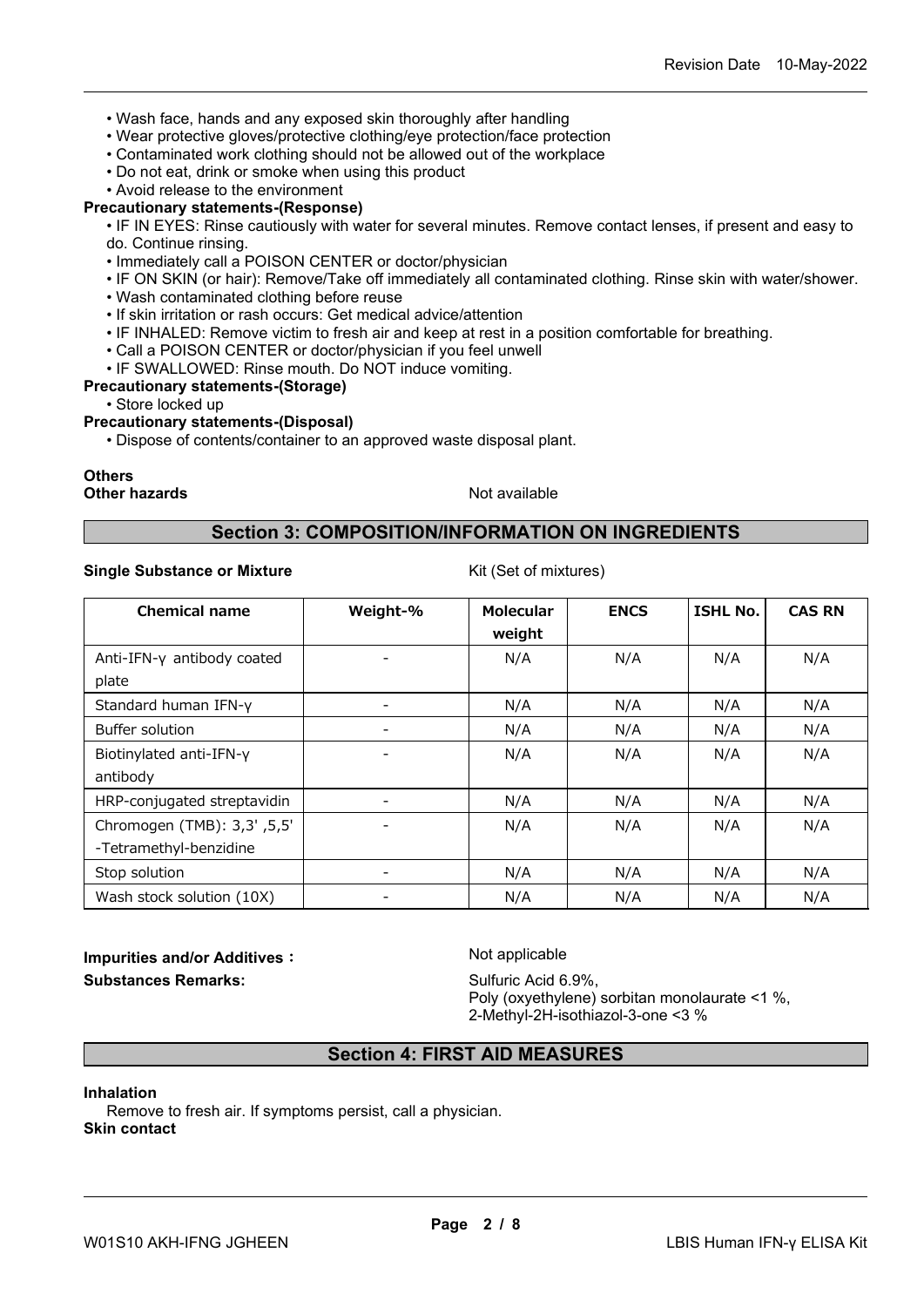Wash off immediately with soap and plenty of water. If symptoms persist, call a physician. **Eye contact**

IF IN EYES: Rinse cautiously with water for several minutes. Remove contact lenses, if present and easy to do. Continue rinsing. Immediate medical attention is required.

#### **Ingestion**

Rinse mouth. Never give anything by mouth to an unconscious person. Call a physician or poison control center immediately. Do not induce vomiting without medical advice.

#### **Protection of first-aiders**

Use personal protective equipment as required.

## **Section 5: FIRE FIGHTING MEASURES**

#### **Suitable extinguishing media**

Water spray (fog), Carbon dioxide  $(CO<sub>2</sub>)$ , Foam, Extinguishing powder, Sand

**Unsuitable extinguishing media**

No information available

#### **Specific hazards arising from the chemical product**

Thermal decomposition can lead to release of irritating and toxic gases and vapors.

**Special extinguishing method**

No information available

#### **Special protective actions for fire-fighters**

Use personal protective equipment as required. Firefighters should wear self-contained breathing apparatus and full firefighting turnout gear.

## **Section 6: ACCIDENTAL RELEASE MEASURES**

#### **Personal precautions, protective equipment and emergency procedures**

For indoor, provide adequate ventilation process until the end of working. Deny unnecessary entry other than the people involved by, for example, using a rope. While working, wear appropriate protective equipments to avoid adhering it on skin, or inhaling the gas. Work from windward, and retract the people downwind.

#### **Environmental precautions**

To be careful not discharged to the environment without being properly handled waste water contaminated. **Methods and materials for contaminant and methods and materials for cleaning up**

Absorb or cover with dry earth, sand or other non-combustible material and transfer to containers.

## **Recovery, neutralization**

No information available

#### **Secondary disaster prevention measures**

Clean contaminated objects and areas thoroughly observing environmental regulations.

# **Section 7: HANDLING AND STORAGE**

#### **Handling**

#### **Technical measures**

Avoid contact with oxidizing and reducing agents. Avoid contact with alkaline substances. Use with local exhaust ventilation.

#### **Precautions**

Do not rough handling containers, such as upsetting, falling, giving a shock, and dragging. Prevent leakage, overflow, and scattering. Not to generate steam and dust in vain. Seal the container after use. After handling, wash hands and face, and then gargle In places other than those specified, should not be smoking or eating and drinking. Should not be brought contaminated protective equipment and gloves to rest stops. Deny unnecessary entry of non-emergency personnel to the handling area.

#### **Safety handling precautions**

Avoid contact with skin, eyes or clothing. Use personal protective equipment as required.

## **Storage**

**Safe storage conditions**

Keep container protect from light tightly closed. Store in a cool (2-8 °C) place.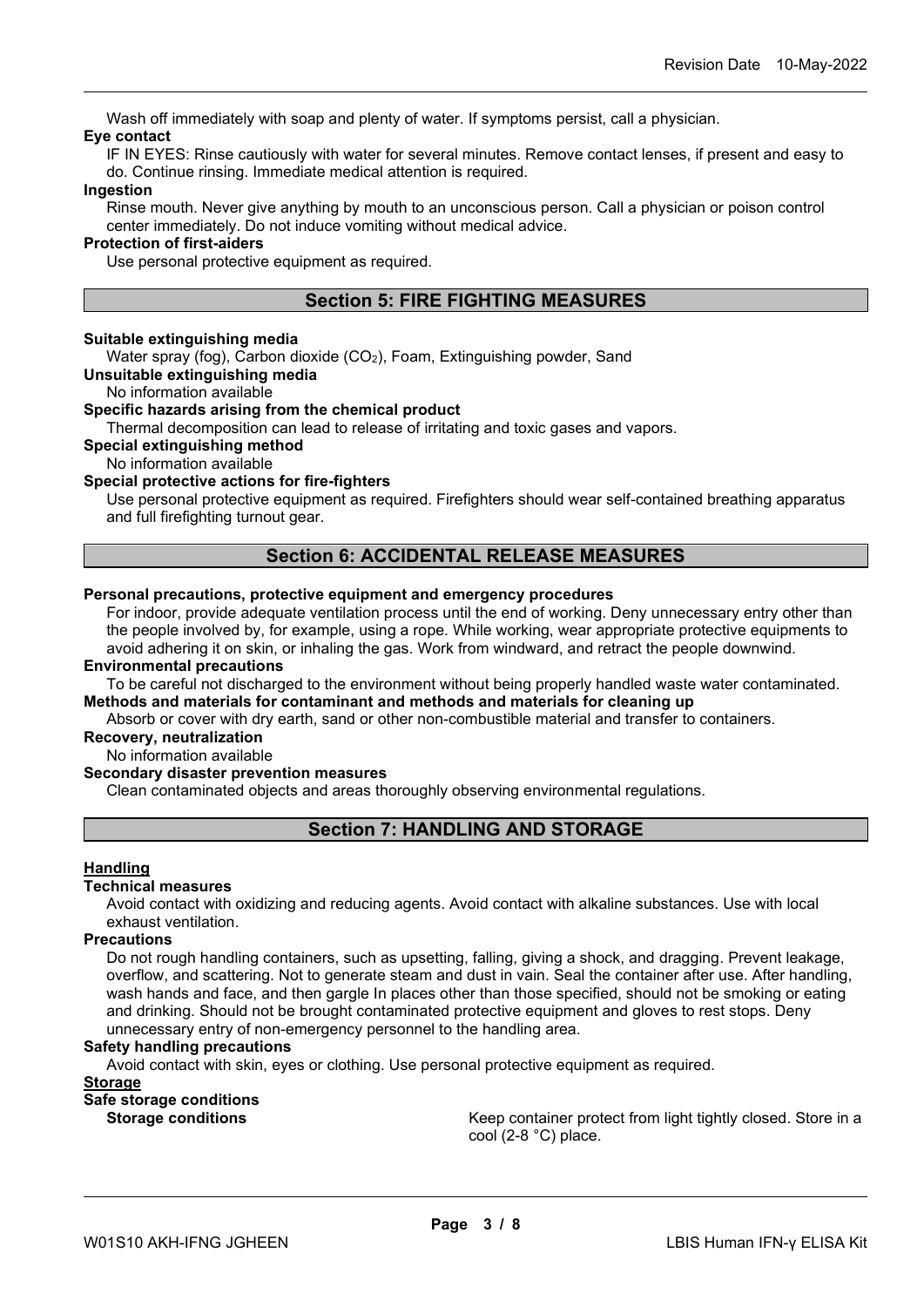safety goggles

# **Safe packaging material Safe packaging material no example in the set of the set of the set of the set of the set of the set of the set of the set of the set of the set of the set of the set of the set of the set of the s**

**Strong oxidizing agents, Reducing agent, Alkali** 

# **Section 8: EXPOSURE CONTROLS/PERSONAL PROTECTION**

#### **Engineering controls**

In case of indoor workplace, seal the source or use a local exhaust system. Provide the safety shower facility, and hand- and eye-wash facility. And display their position clearly.

#### **Exposure limits**

| <b>Chemical name</b> | <b>JSOH (Japan)</b> | <b>ISHL (Japan)</b> | ACGIH                     |
|----------------------|---------------------|---------------------|---------------------------|
| Sulfuric Acid        | mq/m <sup>3</sup>   | N/A                 | TWA 0.2 mg/m <sup>3</sup> |
| 7664-93-9            |                     |                     |                           |

#### **Personal protective equipment**

| <b>Respiratory protection</b>         | Gas mask for acidic gas           |
|---------------------------------------|-----------------------------------|
| <b>Hand protection</b>                | Impermeable protective gloves     |
| Eye protection                        | protective eyeglasses or chemical |
| Skin and body protection              | Long-sleeved work clothes         |
| <b>General hygiene considerations</b> |                                   |

Handle in accordance with good industrial hygiene and safety practice.

**Section 9: PHYSICAL AND CHEMICAL PROPERTIES** 

**Form**

| Appearance                                             | Kit (Set of mixtures) |
|--------------------------------------------------------|-----------------------|
| Odor                                                   | No data available     |
| <b>Melting point/freezing point</b>                    | No data available     |
| Boiling point, initial boiling point and boiling range | No data available     |
| <b>Flammability</b>                                    | No data available     |
| <b>Evaporation rate:</b>                               | No data available     |
| Flammability (solid, gas):                             | No data available     |
| Upper/lower flammability or explosive limits           |                       |
| Upper:                                                 | No data available     |
| Lower:                                                 | No data available     |
| <b>Flash point</b>                                     | No data available     |
| <b>Auto-ignition temperature:</b>                      | No data available     |
| Decomposition temperature:                             | No data available     |
| рH                                                     | No data available     |
| Viscosity (coefficient of viscosity)                   | No data available     |
| <b>Dynamic viscosity</b>                               | No data available     |
| <b>Solubilities</b>                                    | No data available     |
| n-Octanol/water partition coefficient: (log Pow)       | No data available     |
| Vapor pressure                                         | No data available     |
| <b>Specific Gravity / Relative density</b>             | No data available     |
| Vapor density                                          | No data available     |
| <b>Particle characteristics</b>                        | No data available     |
|                                                        |                       |

# **Section 10: STABILITY AND REACTIVITY**

**Stability Reactivity**<br> **Chemical stability**<br> **Chemical stability**<br> **Chemical stability**<br> **Chemical stability Hazardous reactions**

None under normal processing

Stable under recommended storage conditions.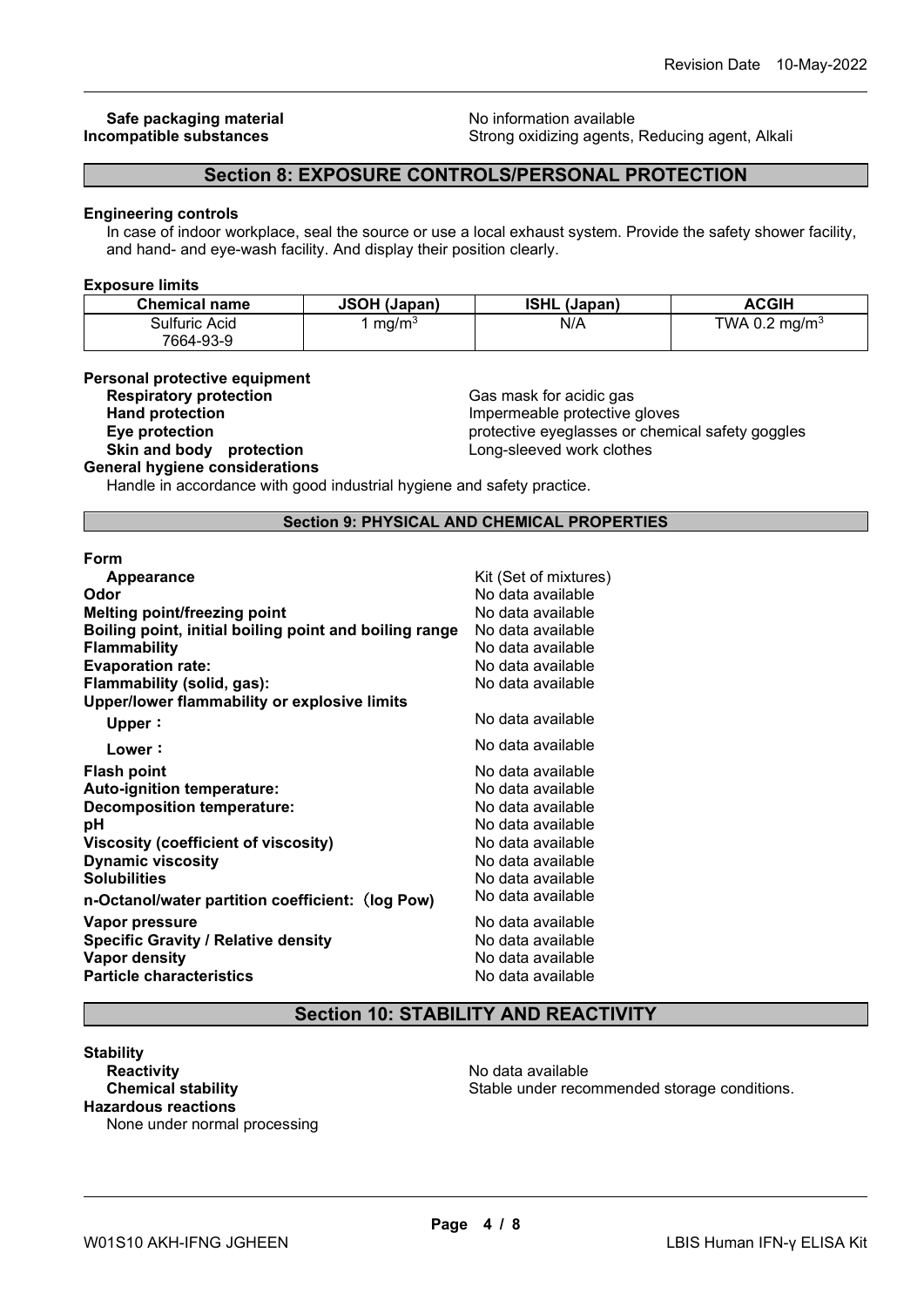## **Conditions to avoid**

Extremes of temperature and direct sunlight

# **Incompatible materials**

Strong oxidizing agents, Reducing agent, Alkali

# **Hazardous decomposition products**

Carbon monoxide (CO), Carbon dioxide (CO2), Nitrogen oxides (NOx), Sulfur oxides (SOx), Phosphorus oxide

## **Section 11: TOXICOLOGICAL INFORMATION**

## **Acute toxicity**

| <b>Chemical name</b>         | Oral LD50         | <b>Dermal LD50</b> | <b>Inhalation LC50</b> |
|------------------------------|-------------------|--------------------|------------------------|
| Sulfuric Acid                | 2140 mg/kg (Rat)  | N/A                | 347 ppm (Rat) 4 h      |
| 2-Methyl-2H-isothiazol-3-one | 120 mg/kg $(Rat)$ | 200 mg/kg (Rabbit) | $0.11$ mg/L (Rat) 4 h  |
| Poly (oxyethylene) sorbitan  | 37000 mg/kg (Rat) | N/A                | N/A                    |
| monolaurate                  | 36700 µL/kg (Rat) |                    |                        |

| <b>Chemical name</b> | <b>Acute toxicity -oral-</b><br>source information | <b>Acute toxicity -dermal-</b><br>source information | <b>Acute toxicity -</b><br>inhalation gas- source<br>information |
|----------------------|----------------------------------------------------|------------------------------------------------------|------------------------------------------------------------------|
| Sulfuric Acid        | Based on the NITE GHS                              | Based on the NITE GHS                                | Based on the NITE GHS                                            |
|                      | classification results.                            | classification results.                              | classification results.                                          |

| <b>Chemical name</b> | vapor-source            | Acute toxicity -inhalation Acute toxicity -inhalation | <b>Acute toxicity -</b> |
|----------------------|-------------------------|-------------------------------------------------------|-------------------------|
|                      | information             | dust-source information   inhalation mist-source      | information             |
| Sulfuric Acid        | Based on the NITE GHS   | Based on the NITE GHS                                 | Based on the NITE GHS   |
|                      | classification results. | classification results.                               | classification results. |

#### **Skin irritation/corrosion**

| <b>Chemical name</b>                  | Skin corrosion/irritation source information         |  |  |
|---------------------------------------|------------------------------------------------------|--|--|
| Sulfuric Acid                         | Based on the NITE GHS classification results.        |  |  |
| Serious eye damage/ irritation        |                                                      |  |  |
| <b>Chemical name</b>                  | Serious eye damage/irritation source information     |  |  |
| Sulfuric Acid                         | Based on the NITE GHS classification results.        |  |  |
| Respiratory or skin sensitization     |                                                      |  |  |
| <b>Chemical name</b>                  | Respiratory or Skin sensitization source information |  |  |
| Sulfuric Acid                         | Based on the NITE GHS classification results.        |  |  |
| <b>Reproductive cell mutagenicity</b> |                                                      |  |  |
| <b>Chemical name</b>                  | germ cell mutagencity source information             |  |  |
| Sulfuric Acid                         | Based on the NITE GHS classification results.        |  |  |
| Carcinogenicity                       |                                                      |  |  |
| <b>Chemical name</b>                  | <b>Carcinogenicity source information</b>            |  |  |
| Sulfuric Acid                         | Based on the NITE GHS classification results.        |  |  |

| <b>Chemical name</b>          | <b>NTP</b>                                                       | <b>IARC</b>                                   |                                               | <b>ACGIH</b> | <b>JSOH (Japan)</b>                         |  |
|-------------------------------|------------------------------------------------------------------|-----------------------------------------------|-----------------------------------------------|--------------|---------------------------------------------|--|
| Sulfuric Acid<br>7664-93-9    |                                                                  | Group 1                                       |                                               | A2           |                                             |  |
| <b>Reproductive toxicity</b>  |                                                                  |                                               |                                               |              |                                             |  |
|                               | Reproductive toxicity source information<br><b>Chemical name</b> |                                               |                                               |              |                                             |  |
|                               | Sulfuric Acid                                                    |                                               | Based on the NITE GHS classification results. |              |                                             |  |
| <b>STOT-single exposure</b>   |                                                                  |                                               |                                               |              |                                             |  |
| <b>Chemical name</b>          |                                                                  | STOT -single exposure- source information     |                                               |              |                                             |  |
| Sulfuric Acid                 |                                                                  | Based on the NITE GHS classification results. |                                               |              |                                             |  |
| <b>STOT-repeated exposure</b> |                                                                  |                                               |                                               |              |                                             |  |
|                               | <b>Chemical name</b>                                             |                                               |                                               |              | STOT -repeated exposure- source information |  |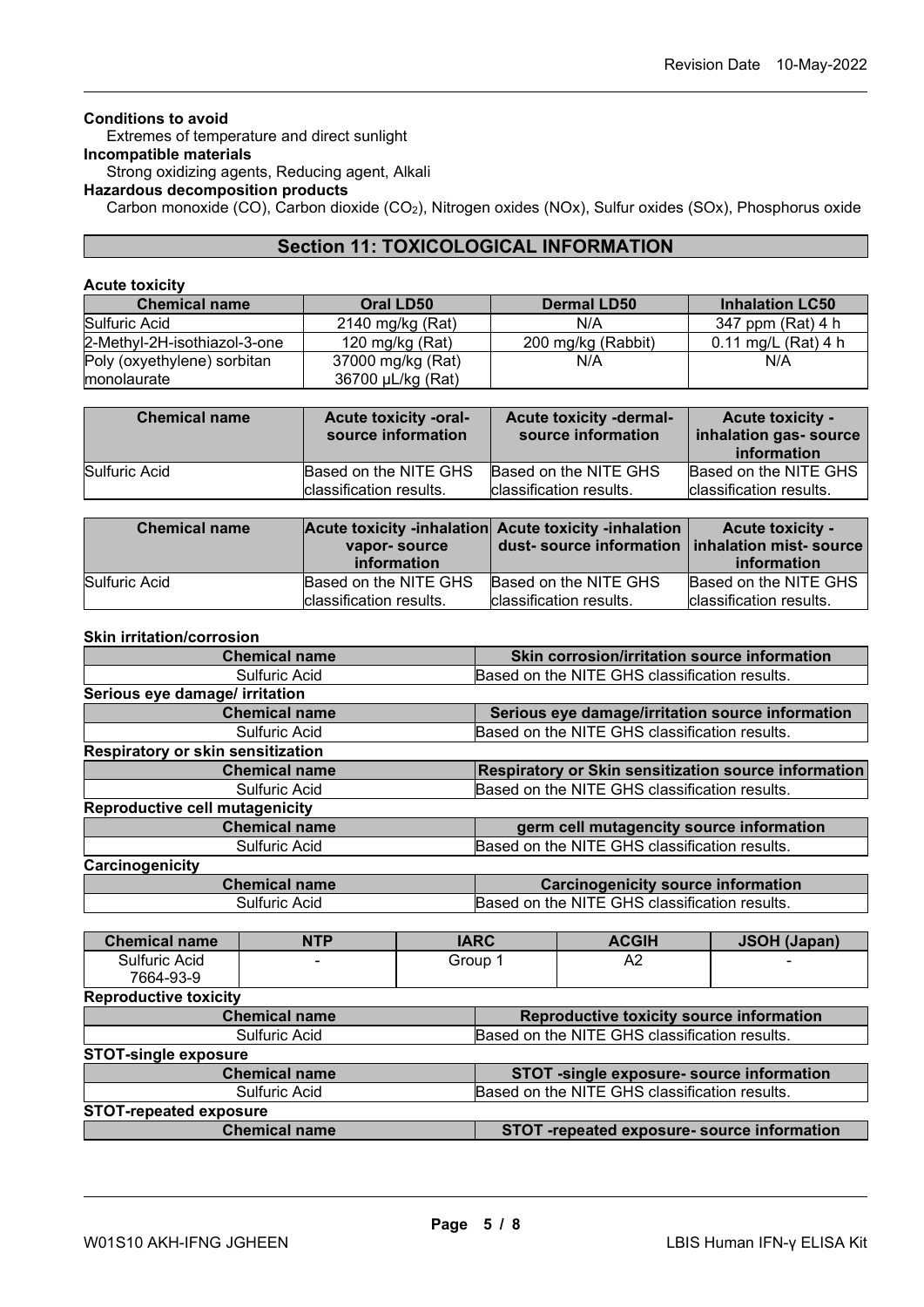| Sulfuric Acid            | Based on the NITE GHS classification results. |  |
|--------------------------|-----------------------------------------------|--|
| <b>Aspiration hazard</b> |                                               |  |
| <b>Chemical name</b>     | <b>Aspiration Hazard source information</b>   |  |
| Sulfuric Acid            | Based on the NITE GHS classification results. |  |

# **Section 12: ECOLOGICAL INFORMATION**

### **Ecotoxicity**

| <b>Chemical name</b>         | Algae/aquatic plants | Fish                        | <b>Crustacea</b>                 |
|------------------------------|----------------------|-----------------------------|----------------------------------|
| Sulfuric Acid                | N/A                  | LC50:Lepomis                | LC50:Daphnia magna               |
|                              |                      | Macrochirus 16-28 mg/L 96 h | 29 ma/L 24 h                     |
| 2-Methyl-2H-isothiazol-3-one | N/A                  | LC50: Oncorhynchus          | EC50 : Daphinia magna            |
|                              |                      | $m\nu$ kiss 0.07 mg/L 96 h  | $0.18 \text{ mg/L} 48 \text{ h}$ |

## **Other data**

| <b>Chemical name</b> | aquatic environment source<br>information        | Short-term (acute) hazardous to the Long-term (chronic) hazardous to the<br>aquatic environment source<br>information |
|----------------------|--------------------------------------------------|-----------------------------------------------------------------------------------------------------------------------|
| Sulfuric Acid        | Based on the NITE GHS classification<br>results. | Based on the NITE GHS classification<br>results.                                                                      |

**Persistence and degradability and South American Service Controller Sionaccumulative potential**<br> **Bioaccumulative potential No information available Bioaccumulative potential<br>Mobility in soil Hazard to the ozone layer** 

No information available<br>No information available

## **Section 13: DISPOSAL CONSIDERATIONS**

#### **Waste from residues**

Disposal should be in accordance with applicable regional, national and local laws and regulations. **Contaminated container and contaminated packaging**

Disposal should be in accordance with applicable regional, national and local laws and regulations.

## **Section 14: TRANSPORT INFORMATION**

| <b>ADR/RID</b>                                                                        |                                                                     |
|---------------------------------------------------------------------------------------|---------------------------------------------------------------------|
| UN number                                                                             | UN3264                                                              |
| Proper shipping name:                                                                 | Corrosive liquid, acidic, inorganic, n.o.s. (Diluted Sulfuric Acid) |
| UN classification                                                                     | 8                                                                   |
| <b>Subsidiary hazard class</b>                                                        |                                                                     |
| Packing group                                                                         | Ш                                                                   |
| <b>Marine pollutant</b>                                                               | Not applicable                                                      |
| IMDG                                                                                  |                                                                     |
| UN number                                                                             | <b>UN3264</b>                                                       |
| Proper shipping name:                                                                 | Corrosive liquid, acidic, inorganic, n.o.s. (Diluted Sulfuric Acid) |
| <b>UN classification</b>                                                              | 8                                                                   |
| <b>Subsidiary hazard class</b>                                                        |                                                                     |
| Packing group                                                                         | Ш                                                                   |
| <b>Marine pollutant (Sea)</b>                                                         | Not applicable                                                      |
| Transport in bulk according to<br>Annex II of MARPOL 73/78 and the<br><b>IBC Code</b> | No information available                                            |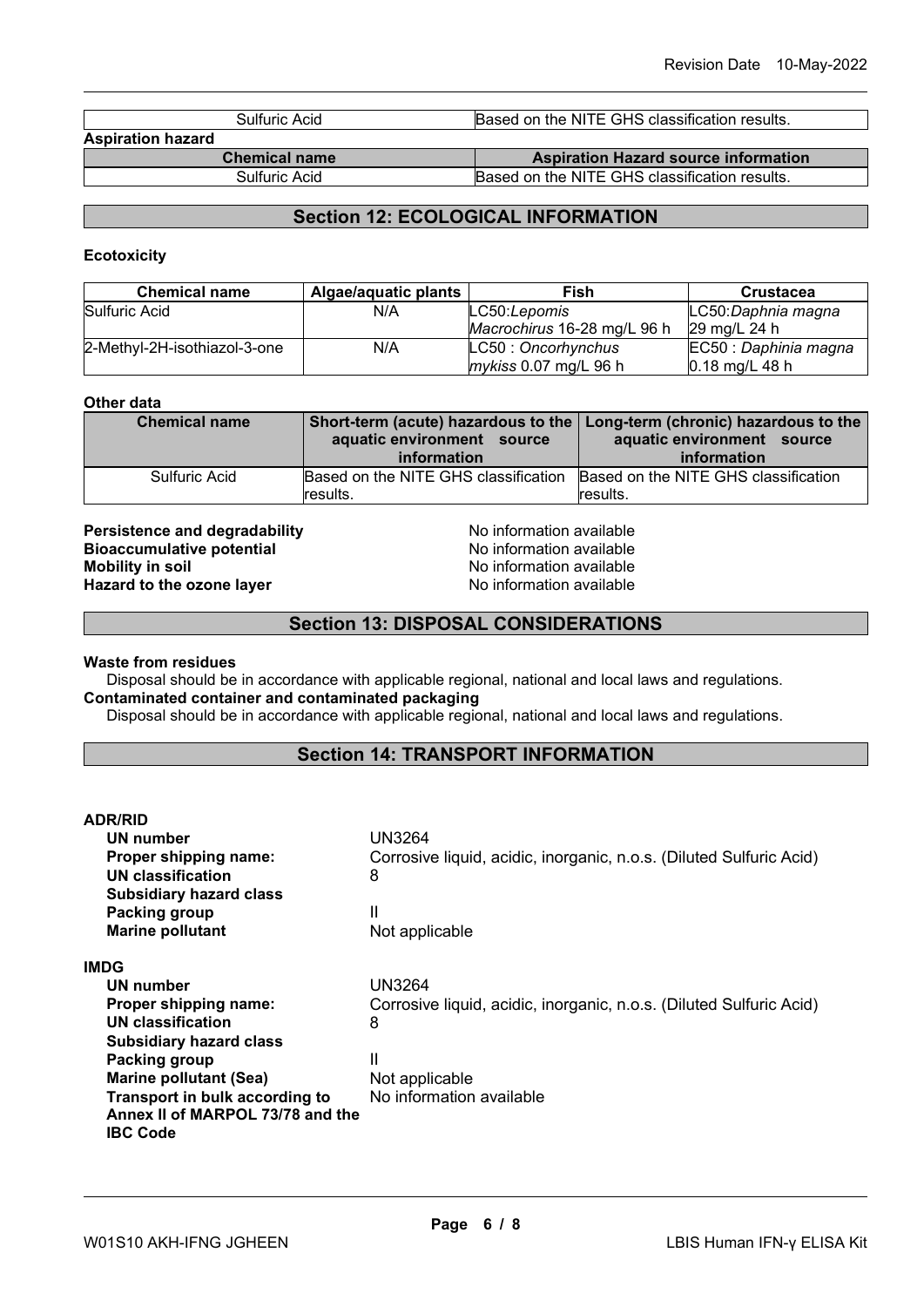| <b>IATA</b>                      |                                                                     |
|----------------------------------|---------------------------------------------------------------------|
| UN number                        | UN3264                                                              |
| Proper shipping name:            | Corrosive liquid, acidic, inorganic, n.o.s. (Diluted Sulfuric Acid) |
| UN classification                | 8                                                                   |
| <b>Subsidiary hazard class</b>   |                                                                     |
| Packing group                    |                                                                     |
| <b>Environmentally Hazardous</b> | Not applicable                                                      |
| <b>Substance</b>                 |                                                                     |
|                                  |                                                                     |

## **Section 15: REGULATORY INFORMATION**

| <b>International Inventories</b>                    |                                                         |
|-----------------------------------------------------|---------------------------------------------------------|
| <b>EINECS/ELINCS</b>                                |                                                         |
| <b>TSCA</b>                                         |                                                         |
|                                                     |                                                         |
| Japanese regulations                                |                                                         |
| <b>Fire Service Act</b>                             | Not applicable                                          |
| <b>Poisonous and Deleterious Substances Control</b> | Not applicable                                          |
| Law                                                 |                                                         |
| <b>Industrial Safety and Health Act</b>             | Harmful Substances Whose Names Are to be Indicated      |
|                                                     | on the Label (Law Art.57, Para.1, Enforcement Order     |
|                                                     | Art.18)                                                 |
|                                                     | Notifiable Substances (Law Art.57-2, Enforcement Order  |
|                                                     | Art.18-2 Attached Table No.9) No.613                    |
|                                                     | Group 3 Specified Chemical Substance, (Ordinance on     |
|                                                     | Prevention of Hazards Due to Specified Chemical         |
|                                                     | Substances Art.2 Para.1, Item 6)                        |
| Act on the Evaluation of Chemical Substances        | Priority Assessment Chemical Substances (Law Article 2, |
| and Regulation of Their Manufacture, etc            | Para.5)                                                 |
| Regulations for the carriage and storage of         | Corrosive Substances (Ordinance Art.3, Ministry of      |
| dangerous goods in ship                             | Transportation Ordinance Regarding Transport by Ship    |
|                                                     | and Storage, Attached Table 1)                          |
| <b>Civil Aeronautics Law</b>                        | Corrosive Substances (Ordinance Art.194, MITL           |
|                                                     | Notification for Air Transportation of Explosives etc., |
|                                                     | Attached Table 1)                                       |
| <b>Marine Pollution Prevention Law</b>              | Enforcement ordinance Appendix No. 1 Noxious liquid     |
|                                                     | substance Category Y                                    |
| <b>Pollutant Release and Transfer Register Law</b>  | Not applicable                                          |
| <b>Water Pollution Control Act</b>                  | Specified substances(Law Art.2 Para.4, Enforcement      |
|                                                     | Order Art.3-3)                                          |
| <b>Air Pollution Control Law</b>                    | <b>Specified Substances</b>                             |
| <b>Industrial Safety and Health Law</b>             |                                                         |

#### **Law Name Chemical Name in Regulation Ordinance Number Weight %** Notifiable Substances (Law Art.57-2, Enforcement Order Art.18-2 Attached Table No.9, and Law Art.56-1) Sulfuric acid 613 6.9

# **Section 16: OTHER INFORMATION**

**Key literature references and sources for data etc.** NITE: National Institute of Technology and Evaluation

(JAPAN) http://www.safe.nite.go.jp/japan/db.html IATA dangerous Goods Regulations RTECS: Registry of Toxic Effects of Chemical